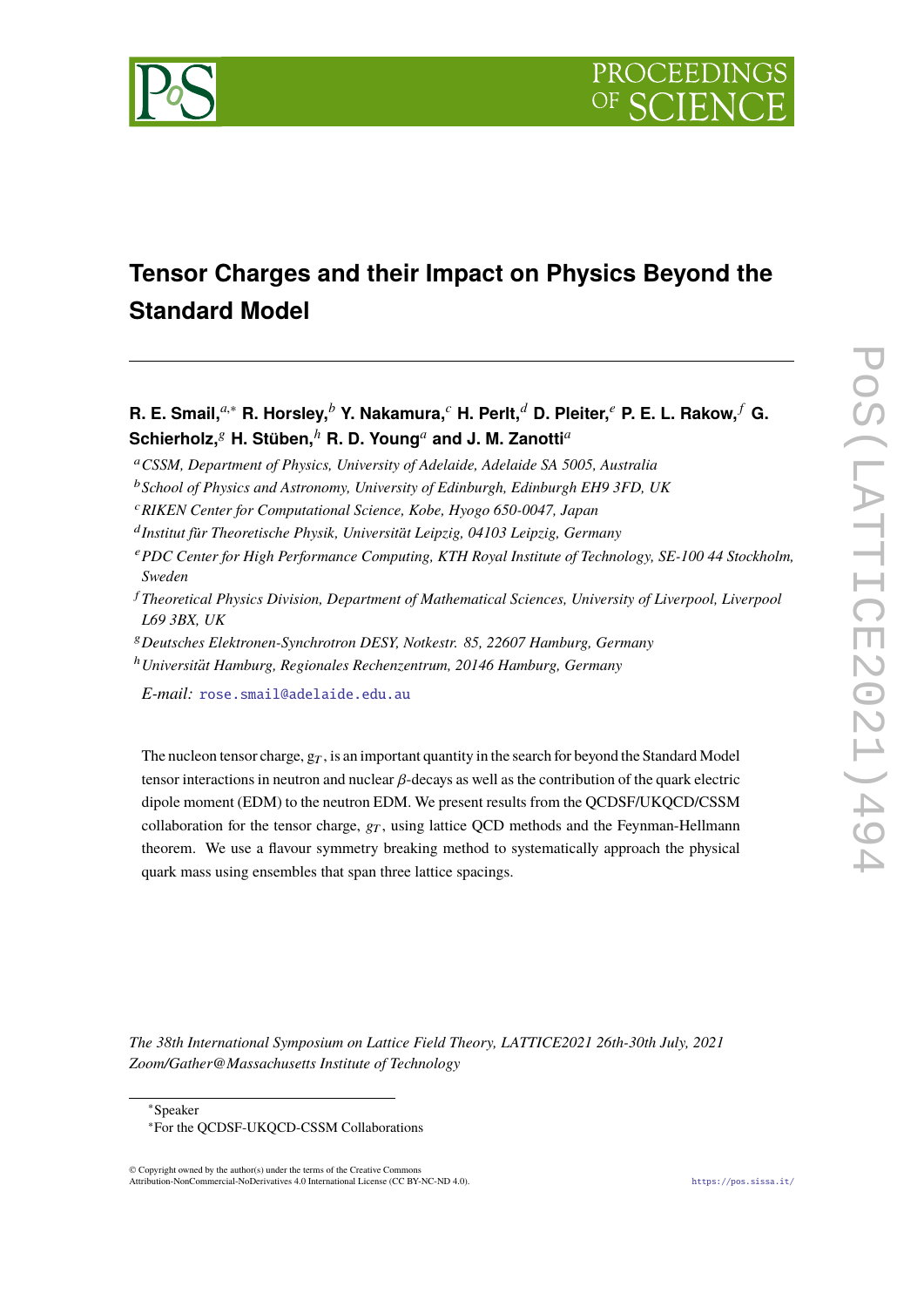## **1. Introduction**

Historically nuclear and neutron beta decays have played an important role in determining the vector-axial (V-A) structure of weak interactions and in shaping the Standard Model (SM). However, more recently neutron and nuclear  $\beta$ -decays can be used to probe the existence of Beyond the Standard Model (BSM) tensor and scalar interactions. Many experiments are underway worldwide with the aim to improve the precision of measurements of neutron decay observables, two being the neutrino asymmetry *B* [\[1\]](#page-8-0), and the Fierz interference term *b* [\[2,](#page-8-1) [3\]](#page-8-2). The parameter *b* has linear sensitivity to BSM physics through:

<span id="page-1-1"></span><span id="page-1-0"></span>
$$
b^{\text{BSM}} = \frac{2}{1+3\lambda^2} \Big[ g_S \epsilon_S - 12\lambda g_T \epsilon_T \Big] \qquad (1) \qquad b_v^{\text{BSM}} = \frac{2}{1+3\lambda^2} \Big[ g_S \epsilon_S \lambda - 4\lambda g_T \epsilon_T (1+2\lambda) \Big] \qquad (2)
$$
  

$$
\approx 0.34 g_S \epsilon_S - 5.22 g_T \epsilon_T, \qquad \approx 0.44 g_S \epsilon_S - 4.85 g_T \epsilon_T,
$$

where  $\epsilon_T$  and  $\epsilon_S$  are the new-physics effective couplings,  $g_T$  and  $g_S$  are the tensor and scalar nucleon isovector charges and  $\lambda = g_A/g_V$  [\[4\]](#page-8-3). Here  $b_v^{\text{BSM}}$  is a correction term to the correlation coordinates that  $\lambda$  is a corrective set that is a coordinate  $\lambda$  and  $\lambda$  is a corrective looking at problem cool on coefficient *B*. Data taken at the Large Hadron Collider (LHC) is currently looking at probing scalar and tensor interactions at the  $\leq 10^{-3}$  level [\[4\]](#page-8-3). However to fully assess the discovery potential of experiments at the  $10^{-3}$  level it is crucial to identify existing constraints on new scalar and tensor operators.

The quark tensor charges are important quantities when analysing the neutron electric dipole moment (EDM). The neutron EDM is sensitive to CP violation and hence is an excellent probe in the search for physics beyond the Standard Model. CP violating interactions contribute largely to the quark EDM. The dependence of the neutron EDM on the quark EDM,  $d_a$ , is related to the quark tensor charges,  $\delta q$ , by [\[5–](#page-8-4)[7\]](#page-8-5):

$$
d_n = d_u \delta d + d_d \delta u + d_s \delta s. \tag{3}
$$

Here  $d_u$ ,  $d_d$ ,  $d_s$ , are the new effective couplings which contain new CP violating interactions at the TeV scale. The current experimental data gives an upper limit on the neutron EDM of  $|d_n| < 2.9 \times 10^{-26}$ e cm [\[8\]](#page-8-6). In calculating the tensor charges and knowing a bound on  $d_n$ , we are able to constrain the couplings,  $d_q$ , and hence BSM theories.

QCDSF/UKQCD/CSSM collaborations have an ongoing program investigating various hadronic properties using the Feynman-Hellmann theorem [\[9](#page-8-7)[–16\]](#page-9-0). Here we extend this work to a dedicated study of the nucleon scalar and tensor charges. We discuss a flavour symmetry breaking method to systematically approach the physical quark mass. Finally, we look at the potential impact of our results on measurements of the Fierz interference term.

## **2. Simulation Details**

In our simulations, we have kept the bare quark mass,  $\bar{m} = (m_u + m_d + m_s)/3$ , held fixed at its physical value, while systematically varying the quark masses around the *SU*(3) flavour symmetric point,  $m_u = m_d = m_s$ , to eventually extrapolate results at the physical point. We also have degenerate *u* and *d* quark masses,  $m_u = m_d \equiv m_l$ , restricting ourselves to  $n_f = 2 + 1$ . The lattice spacings and pion masses are represented graphically in Fig. [1.](#page-2-0) Here the solid points represent the ensembles reported in this proceeding while the open points are still being finalised. We have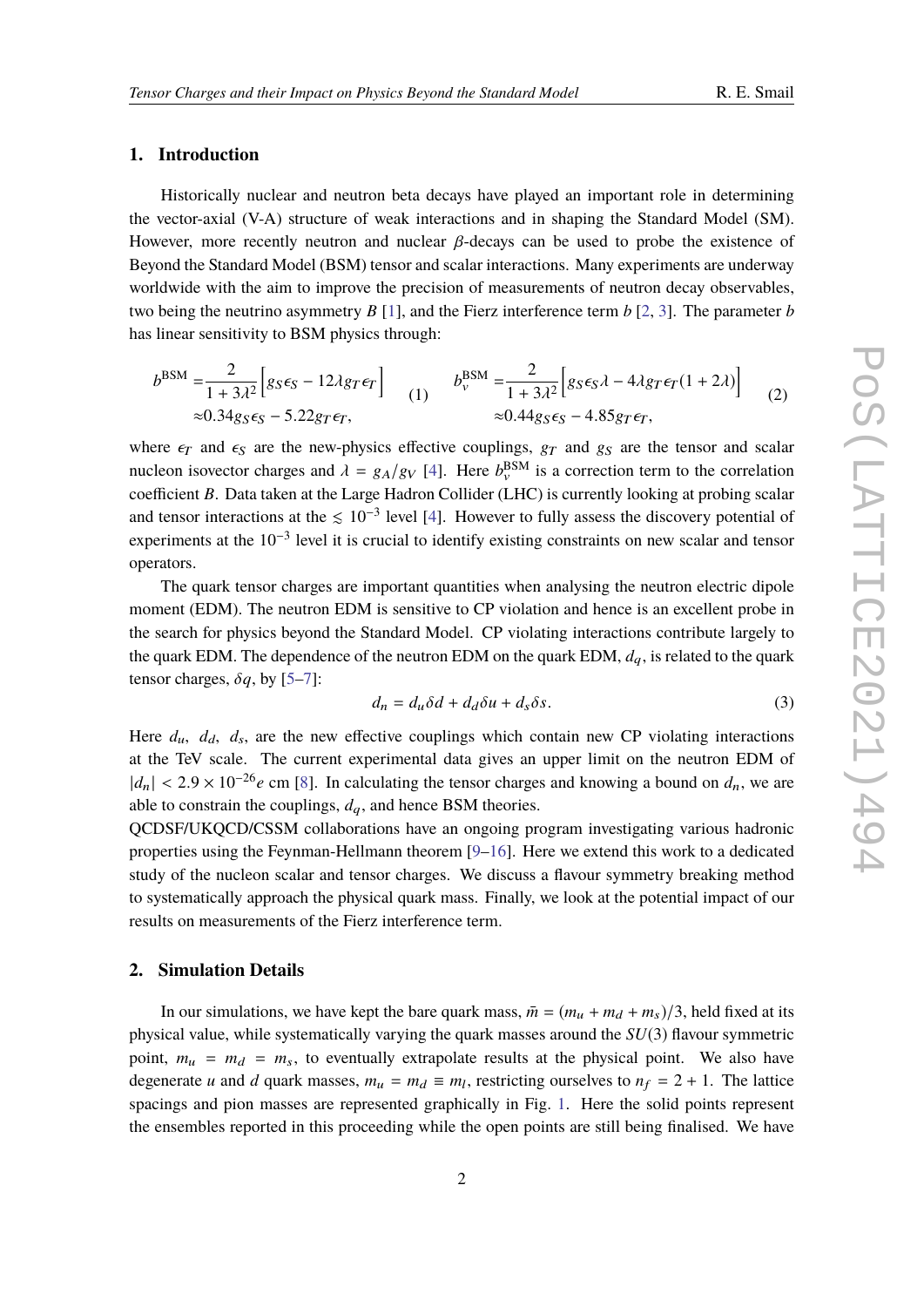

<span id="page-2-0"></span>

**Figure 1:** Lattice ensembles that will be used in this work characterised by pion mass,  $m_{\pi}$ , and lattice spacing, *a*. The black lines represent the physical pion and kaon masses, where the continuum limit occurs as  $a \to 0$ . The solid points represent the ensembles used in this proceeding while the open points are still being finalised.

five lattice spacings,  $a = 0.082$ , 0.074, 0.068, 0.059, 0.0521 fm enabling an extrapolation to the continuum limit as well as three lattice volumes  $32^3 \times 64$ ,  $48^3 \times 96$  and  $64^3 \times 96$ , which are indicated by the shapes of the points in Fig. [1.](#page-2-0)

## **3. Calculating Matrix Elements using The Feynman-Hellmann Theorem**

The Feynman-Hellmann (FH) theorem is used to calculate hadronic matrix elements in lattice QCD through modifications to the QCD Lagrangian. Consider the following modification to the action of our theory:

<span id="page-2-2"></span><span id="page-2-1"></span>
$$
S \to S + \lambda O. \tag{4}
$$

Then the FH theorem as shown in Ref. [\[9,](#page-8-7) [13\]](#page-8-8), provides a relationship between an energy shift and a matrix element of interest:

$$
\frac{\partial E_{X,\lambda}(\vec{k})}{\partial \lambda}\Big|_{\lambda=0} = \frac{1}{2E_X(\vec{k})} \langle X, \vec{k} | O | X, \vec{k} \rangle.
$$
 (5)

Importantly, the right-hand side is the standard matrix element of the operator  $O$  inserted on the hadron, *X*, in the absence of any background field. In lattice calculations, we modify the action in Eq. [4,](#page-2-1) then we examine the behaviour of hadron energies as the parameter  $\lambda$  changes, and extract the above matrix element from the slope at  $\lambda = 0$ .

#### **3.1 Application and Implementation**

In order to calculate the tensor charge, the extra term we add to the QCD action is:

<span id="page-2-3"></span>
$$
S \to S + \lambda \int d^4x i \bar{q}(x) \sigma^{\mu\nu} \gamma_5 q(x), \tag{6}
$$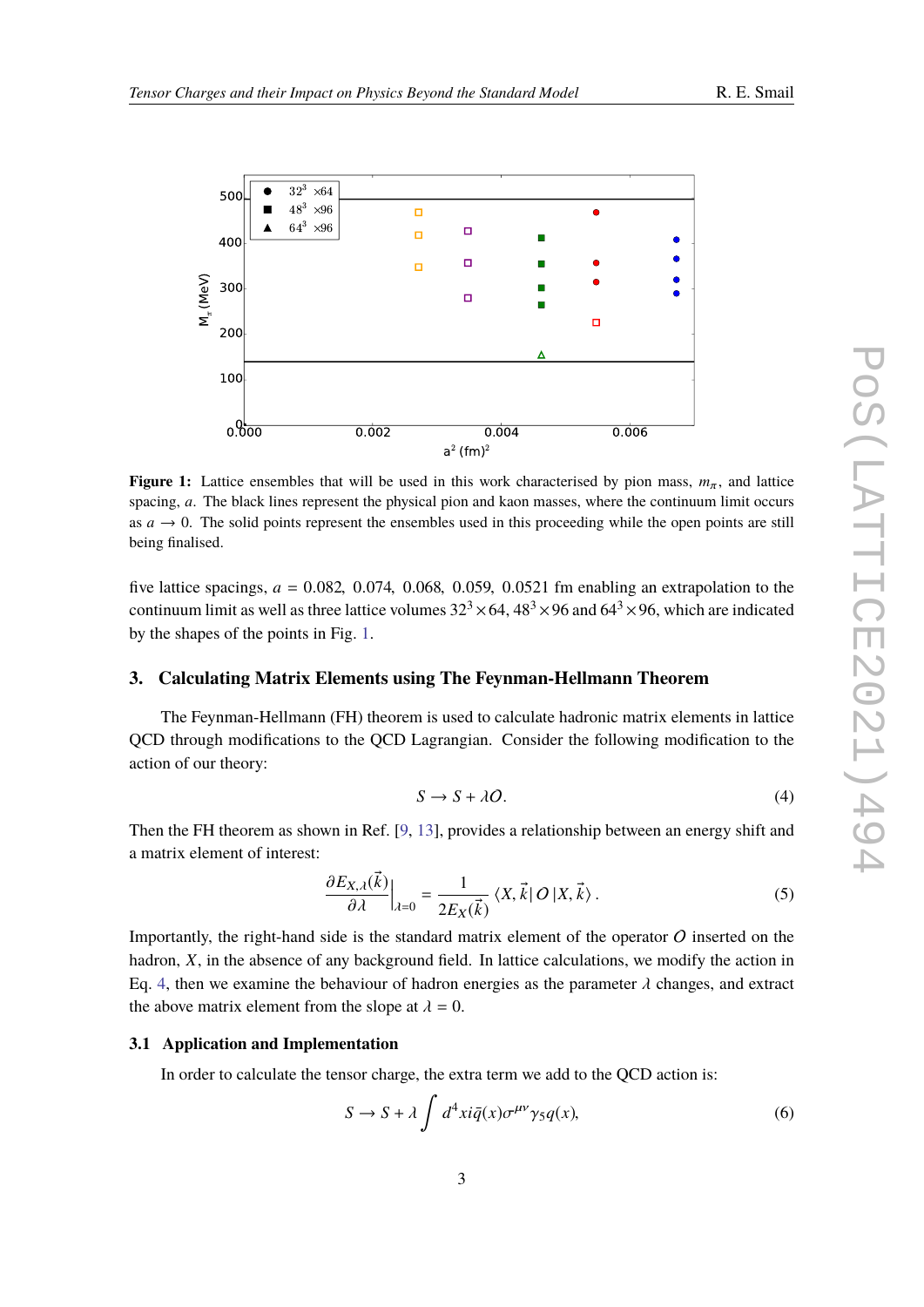where we will take the case of each quark flavour, *q*, separately. The tensor charge is related to the following nucleon matrix element:

$$
\langle \vec{p}, \vec{s} | \mathcal{T}^{\mu\nu} | \vec{p}, \vec{s} \rangle = \frac{2}{m_N} (s^\mu p^\nu - s^\nu p^\mu) \delta q,\tag{7}
$$

where  $T^{\mu\nu} = i\bar{q}\sigma^{\mu\nu}\gamma_5 q$ . In our simulations, we have chosen  $\mu = 3$ ,  $\nu = 4$ :

$$
\langle \vec{p}, \vec{s} | \mathcal{T}^{34} | \vec{p}, \vec{s} \rangle = 2\delta q s^3,\tag{8}
$$

where  $s^3$  is the direction of nucleon polarisation along the *z* axis, hence the FH theorem in Eq. [5](#page-2-2) then gives:

$$
\frac{\partial E_{\lambda}^{+}}{\partial \lambda}\Big|_{\lambda=0} = \delta q, \qquad \frac{\partial E_{\lambda}^{-}}{\partial \lambda}\Big|_{\lambda=0} = -\delta q, \qquad (9)
$$

where  $E^{+/-}$  denotes the energy of the hadron with spin up/down in the *z* direction in the presence of the tensor background field (Eq. [6\)](#page-2-3) with strength  $\lambda$ . The energy as a function of  $\lambda$  is therefore given by:

$$
E^{\pm}(\lambda) = E(0) \pm \lambda \delta q + O(\lambda^2). \tag{10}
$$

We have related the change in energy of the hadron state to the transverse spin contribution from the quark flavour *q*. Alternatively, due to the combination of  $\pm \lambda$ , the spin-down state with positive  $\lambda$  is equivalent to the energy shift of the spin-up state with negative  $\lambda$ . The nucleon isovector tensor charge is then given by the difference between the up and down quark contributions:

$$
g_T = \delta u - \delta d. \tag{11}
$$

<span id="page-3-1"></span> $0.00$ 

0.0005

**3.2 Results**



 $\overline{0}$ 

<span id="page-3-2"></span> $\overline{\lambda=0.000}$  $\lambda = 0.001$ 

 $\epsilon_{f_1 f_2}$ 

 $u$  quar d quar

We consider the ratio of two correlation functions, one calculated at  $\lambda = 0$  and the other at some finite value of  $\lambda$ . At sufficiently large Euclidean time, we isolate the energy difference by:

 $a = 0.082$ fm,  $(\kappa_l, \kappa_s) = (0.119930, 0.119930)$ . The points have been offset slightly for clarity.

<span id="page-3-0"></span>
$$
\frac{C_{\lambda}(t)}{C(t)} \stackrel{\text{large } t}{=} \frac{1}{2} e^{-(E_{\lambda} - E)t} \frac{E}{E_{\lambda}} \frac{|A_{\lambda}|^2}{|A|^2}.
$$
\n(12)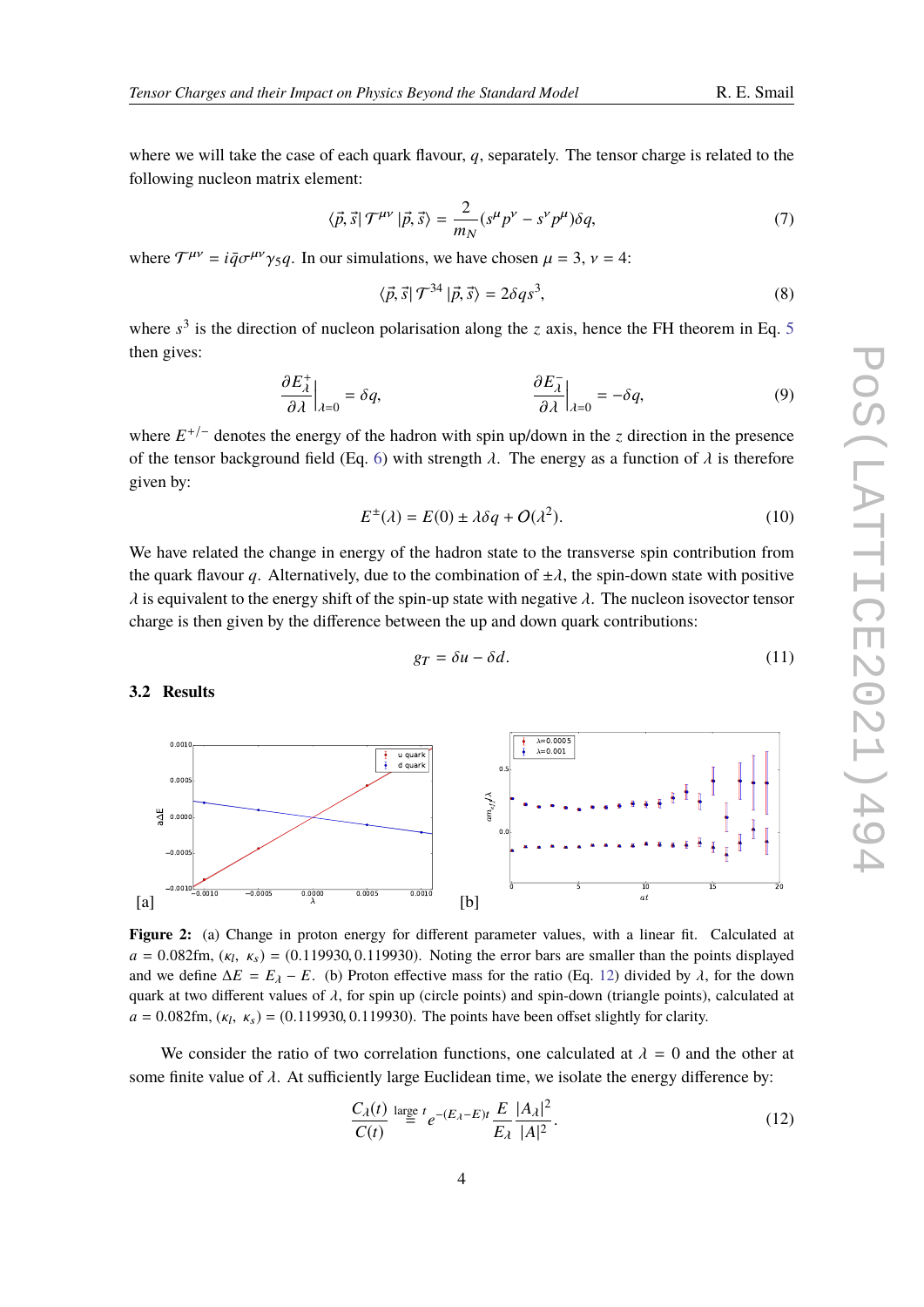In Fig. [2\(](#page-3-1)a) we plot the calculated nucleon energies for each value of  $\lambda$ . Note that while only two positive values of  $\lambda$  are used, the energy shift of the spin-down state with positive  $\lambda$  is equivalent to the energy shift of the spin-up state with negative  $\lambda$ . Negative  $\lambda$  values hence come from flipping the spin of the nucleon. In Fig. [2\(](#page-3-1)a) we perform a linear fit to Eq. [10](#page-3-2) and by extracting the slope we get the following results:

$$
\delta u = 0.8266(77), \tag{13}
$$

$$
\delta d = -0.1945(39),\tag{14}
$$

renormalised at  $\mu = 2$ GeV in the  $\overline{\text{MS}}$  scheme [\[17,](#page-9-1) [18\]](#page-9-2). The Feynman-Hellmann theorem has some advantages over standard methods. Since hadron energies are extracted from two-point functions, control of excited state contamination in the Feynman-Hellmann is simplified compared to standard three-point analyses. Fig. [2\(](#page-3-1)b) shows the effective mass for the ratio (Eq. [12\)](#page-3-0) divided by  $\lambda$  for the down quark at two different values of  $\lambda$ , for spin-up and spin-down. The advantage of Feynman-Hellmann can be seen in Fig. [2\(](#page-3-1)b), where we see a plateau in the effective mass and a control over excited state contamination.

The above process has been repeated for all pion masses on each of the lattice spacings as well as for the  $\Sigma$  and  $\Xi$  baryons.

Now that we have the quark contributions for multiple lattice ensembles, we use a *SU*(3) flavour symmetry breaking method to extrapolate results for the tensor charge to the physical quark mass.

#### **4. Flavour Symmetry Breaking**

As described above, here we keep the bare quark mass held fixed at approximately its physical value, while systematically varying the quark masses around the *SU*(3) flavour symmetric point, to eventually extrapolate results to the physical point.

When  $SU(3)$  is unbroken all octet baryon matrix elements of a given octet operator can be expressed in terms of just two couplings *f* and *d*. However, once *SU*(3) is broken and we move away from the symmetric point we can construct quantities  $(D_i, F_i)$  which are equal at the symmetric point but differ in the case where the quark masses are different. The theory behind constructing these quantities is described in Ref. [\[19\]](#page-9-3). The result of constructing these quantities leads to 'fan' plots, with slope parameters  $(r_i, s_i)$  relating them. Following the method in Ref. [\[19\]](#page-9-3) we use the fan plots to extrapolate the tensor charge to the physical point.

#### **4.1 Mass Dependence: 'Fan Plots'**

We hold the average quark masses,  $\bar{m}$ , fixed, while moving away from the symmetric point. Hence we only consider the non-singlet polynomials in the quark mass. In this section quantities  $(D_i, F_i)$  are constructed which are equal at the symmetric point and differ in the case where the sympatric point and different we then can evaluate the the vialation of  $SU(2)$  symmetry that emerges quark masses are different, we then can evaluate the the violation of *SU*(3) symmetry that emerges from the difference in  $m_s - m_l$ . Here we introduce the notation for the matrix element transition of  $B \to B'$  is as follows:

$$
A_{\bar{B}'FB} = \langle B' | J^F | B \rangle, \tag{15}
$$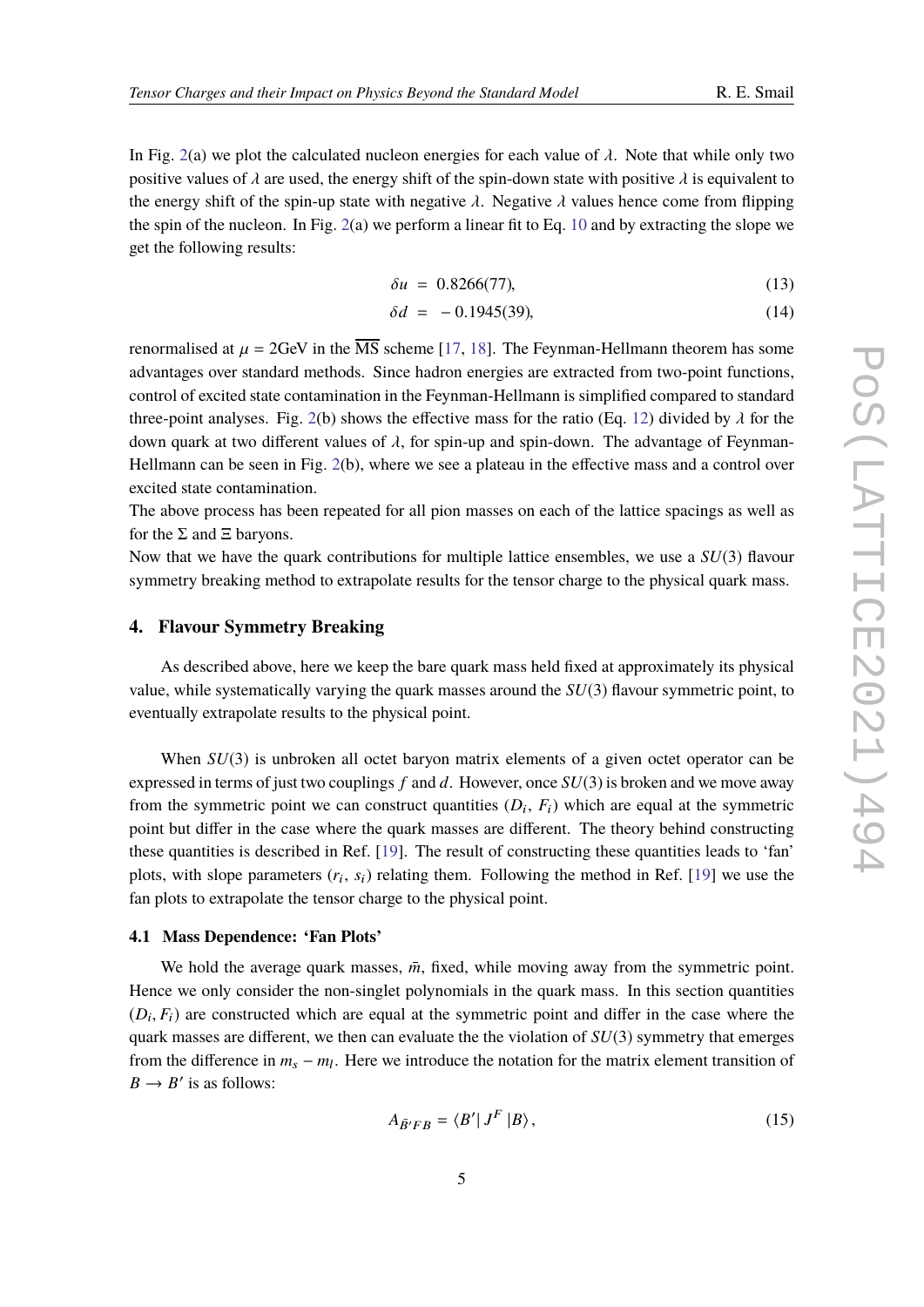where  $J<sup>F</sup>$  is the appropriate operator from Ref. [\[19\]](#page-9-3), and *F* represents the flavour structure of the operator.

# **4.2 The** *d***-fan**

Following Ref. [\[19\]](#page-9-3), we construct the following combinations of matrix elements:

<span id="page-5-0"></span>
$$
D_1 \equiv -(A_{\bar{N}\eta N} + A_{\bar{\Xi}\eta \Xi}) = 2d - 2r_1 \delta m_l,
$$
  
\n
$$
D_2 \equiv A_{\bar{\Sigma}\eta \Sigma} = 2d + (r_1 + 2\sqrt{3}r_3)\delta m_l,
$$
  
\n
$$
D_4 \equiv \frac{1}{\sqrt{3}}(A_{\bar{N}\pi N} - A_{\bar{\Xi}\pi \Xi}) = 2d - \frac{4}{\sqrt{3}}r_3 \delta m_l,
$$
  
\n
$$
D_6 \equiv \frac{1}{\sqrt{6}}(A_{\bar{N}K\Sigma} + A_{\bar{\Sigma}K\Sigma}) = 2d + \frac{2}{\sqrt{3}}r_3 \delta m_l,
$$
\n(16)

where  $\delta m_l = m_l - \bar{m}$ . The quantities  $D_i$  can be calculated for each quark mass we calculated on the lattice. For example:

$$
D_1 = -(A_{\bar{N}\eta N} + A_{\bar{\Xi}\eta \Xi})
$$
  
= 
$$
-\left(\frac{1}{\sqrt{6}}(\delta u_p + \delta d_p) + \frac{1}{\sqrt{6}}(\delta u_{\Xi} - 2\delta s_{\Xi})\right),
$$
 (17)

where we introduce the notation  $\delta q_B$  to denote the quark, q, tensor charge in the baryon, *B*. Here  $\delta u_p$ ,  $\delta d_p$ ,  $\delta u_{\Xi}$  and  $\delta s_{\Xi}$  are the results calculated using the FH theorem for each lattice ensemble. An 'average D' can also be constructed from the diagonal amplitudes:

$$
X_D = \frac{1}{6}(D_1 + 2D_2 + 3D_4) = 2d + O(\delta m_l^2),\tag{18}
$$

which is constant in  $\delta m_l$  up to terms  $O(\delta m_l^2)$ .

## **4.3 The** *f***-fan**

Similarly another five quantities,  $F_i$ , can be constructed which all have the same value,  $2f$ , at the  $SU(3)_f$  symmetric point:

<span id="page-5-1"></span>
$$
F_1 = \frac{1}{\sqrt{3}} (A_{\bar{N}\eta N} - A_{\bar{\Xi}\eta \Xi}) = 2f - \frac{2}{\sqrt{3}} s_2 \delta m_l,
$$
  
\n
$$
F_2 = (A_{\bar{N}\pi N} + A_{\bar{\Xi}\pi \Xi} = 2f + 4s_1 \delta m_l,
$$
  
\n
$$
F_3 = A_{\bar{\Sigma}\pi \Sigma} = 2f + (-2s_1 + \sqrt{3}s_2) \delta m_l,
$$
  
\n
$$
F_4 = \frac{1}{\sqrt{2}} (A_{\bar{\Sigma}K\Xi} - A_{\bar{N}K\Sigma}) = 2f - 2s_1 \delta m_l,
$$
  
\n
$$
F_5 = \frac{1}{\sqrt{3}} (A_{\bar{\Lambda}K\Xi} - A_{\bar{N}K\Lambda}) = 2f + \frac{2}{\sqrt{3}} (\sqrt{3}s_1 - s_2) \delta m_l.
$$
  
\n(19)

Again, an 'average F' can be calculated through:

$$
X_F = \frac{1}{6}(3F_1 + F_2 + 2F_3) = 2f + O(\delta m_l^2). \tag{20}
$$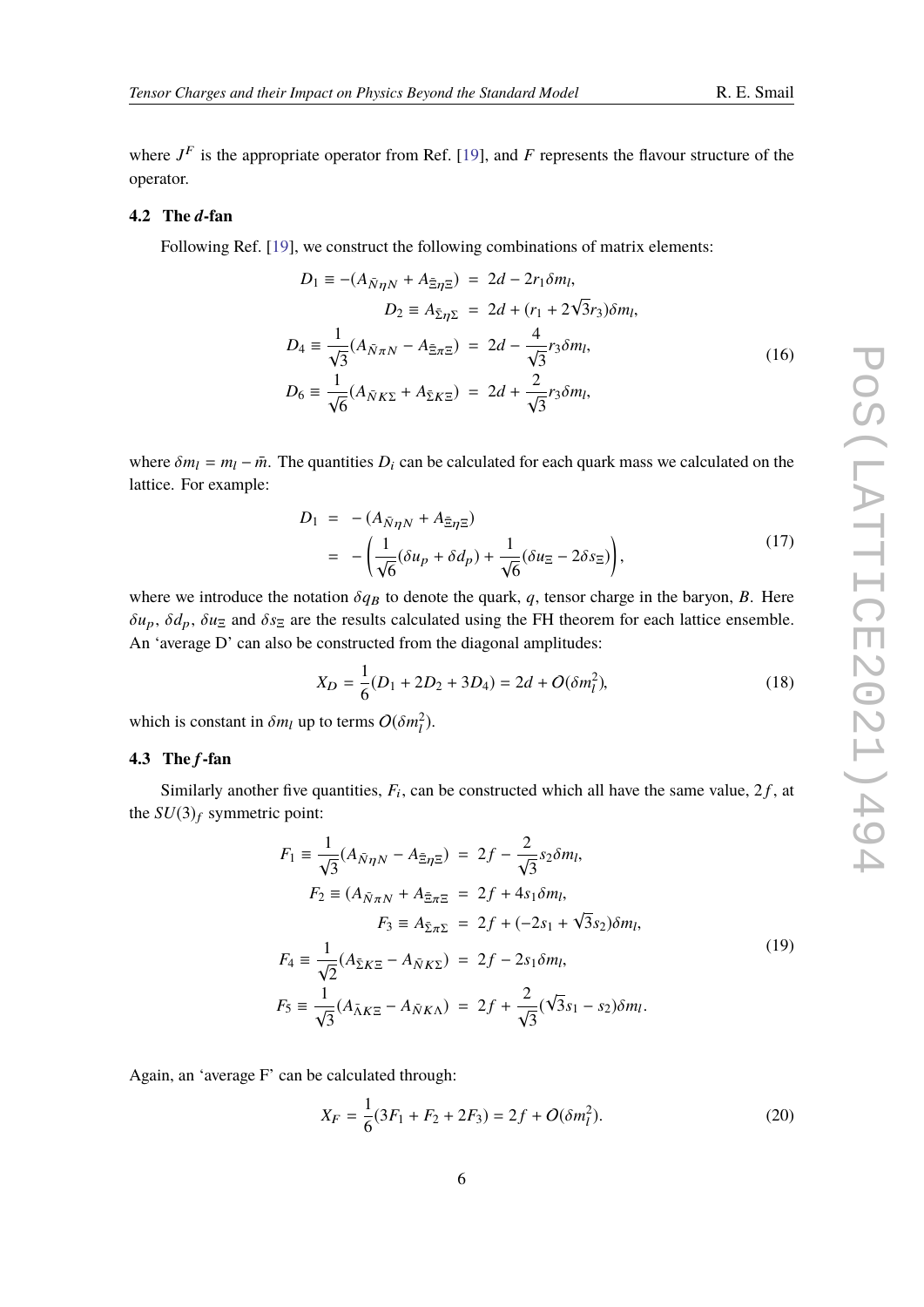In this work, only the connected quark-line terms are computed. Quark-line disconnected terms only show up in the *r*<sub>1</sub> coefficient and *r*<sup>discon</sup> cancels in the case  $g_T = \delta u - \delta d$ . Unlike the *d*-fan, the *f* -fan to linear order, has no error from dropping the quark-line disconnected contributions, as none of the  $r_i$  parameters appear in the  $f$ -fan.

## **4.4 Results**

<span id="page-6-0"></span>

**Figure 3:** (a) The three fits  $D_1$ ,  $D_2$  and  $D_4$  (b) The three fits  $F_1$ ,  $F_2$  and  $F_3$ . The vertical black dotted line represents the physical point. Results for the three ensembles with the heaviest pion masses at  $a = 0.074$  fm ensemble.

Fig. [3\(](#page-6-0)a) shows the 'fan' plot  $\tilde{D}_i = D_i/X_D$  for  $i = 1, 2$  and 4. Here the lines correspond to insect for the of the D using Eq. 16. From these linear fits the claps permeters  $\tilde{L} = \pi / X$  and the linear fits of the  $D_i$  using Eq. [16.](#page-5-0) From these linear fits the slope parameters  $\tilde{r}_1 = r_1/X_D$  and  $r_3 = r_3/X_D$  are determined. These parameters can also predict the off-diagonal term for  $i = 6$ , which is also shown. Similarly in Fig. [3\(](#page-6-0)b) we have the 'fan' plot  $\tilde{F}_i = F_i/X_F$  for  $i = 1, 2$  and 3, where the lines correspond to the linear fits using Eq. [19.](#page-5-1) Similarly, the parameters  $\tilde{s_1} = s_1/X_F$  and  $\tilde{s}_2 = s_2/X_F$  are determined from the linear fits. Again, the corresponding off-diagonal terms for  $i = 4, 5$  were also predicted and plotted.

By forming appropriate linear combinations, we reconstruct the matrix elements in a particular hadron:

$$
\langle p | \bar{u} \Gamma u | p \rangle = 2\sqrt{2}f + \left(\sqrt{\frac{3}{2}}r_1 - \sqrt{2}r_3 + \sqrt{2}s_1 - \sqrt{\frac{3}{2}}s_2\right)\delta m_l,
$$
  

$$
\langle p | \bar{d} \Gamma d | p \rangle = \sqrt{2}(f - \sqrt{3}d) + \left(\sqrt{\frac{3}{2}}r_1 - \sqrt{2}r_3 - \sqrt{2}s_1 - \sqrt{\frac{3}{2}}s_2\right)\delta m_l,
$$
 (21)

and hence the nucleon isovector tensor charge:

$$
g_T = \langle p | \bar{u} \Gamma u | p \rangle - \langle p | \bar{d} \Gamma d | p \rangle, \qquad (22)
$$

for  $\Gamma = i\sigma^{34}\gamma_5$ . To obtain an extrapolation of  $g_T$  to the physical point, we evaluate with  $\delta m_l \to \delta m_l^*$ <br>The physical guark mass point,  $\delta m^*$ , has been determined in Ref. [201]. A similar gross dura is  $\frac{1}{l}$ . The physical quark mass point,  $\delta m_l^*$ <br>followed to determine the nuclear co- $\eta^*$ , has been determined in Ref. [\[20\]](#page-9-4). A similar procedure is followed to determine the nucleon scalar charge.

In this proceeding the above method was applied using the ensembles represented by solid points in Fig. [1.](#page-2-0) The result for each lattice spacing was averaged, giving:

$$
g_S = 0.95(03)(14),\tag{23}
$$

$$
g_T = 1.014(45)(80),\tag{24}
$$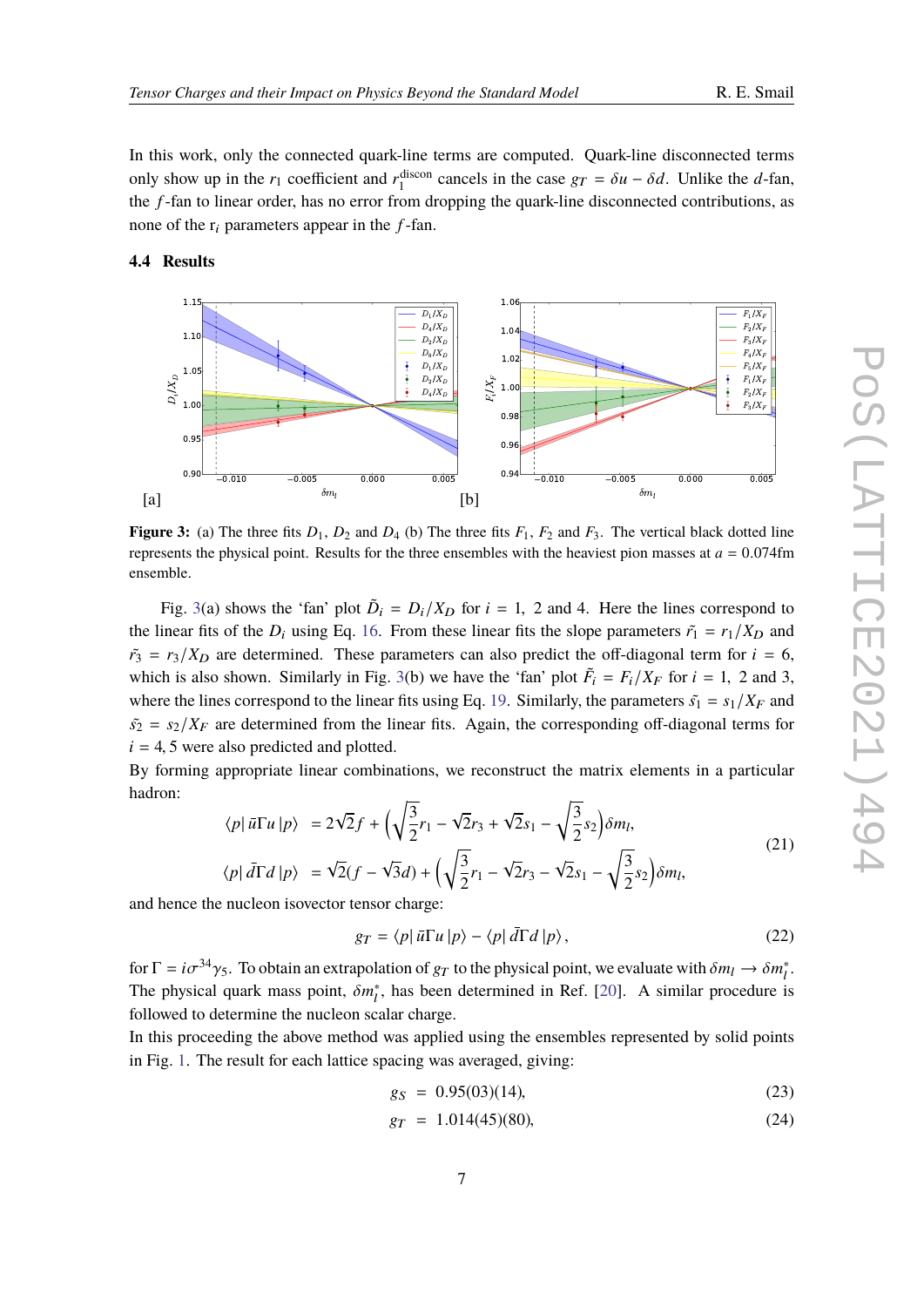renormalised at  $\mu = 2$ GeV in the  $\overline{\text{MS}}$  scheme [\[17,](#page-9-1) [18\]](#page-9-2). The first error in brackets is the statistical error and the last error is systematic. As these results are preliminary we have taken the systematic error to be half the difference between the maximum and minimum value of  $g_T$  and  $g_S$ . Noting that discretisation and volume effects have not yet been quantified. These results are comparable to those given in the FLAG Review [\[21\]](#page-9-5).

# **5. Impact of Lattice Results on Phenomenology**

<span id="page-7-0"></span>

**Figure 4:** (a) Allowed regions in the  $\epsilon_S - \epsilon_T$  plane for the scenario  $g_S = g_T = 1$  with no uncertainty. The green band is the existing band on  $b_{0+}$  [\[4,](#page-8-3) [22\]](#page-9-6). (b) Tensor and scalar charges taken from lattice QCD with  $g_S = 0.95(03)(14)$  and  $g_T = 1.014(45)(80)$ .

As the long term goal of this work is to support precision tests of the Standard Model, here we highlight the potential for improved precision from nucleon matrix elements in lattice QCD. Following the work of Ref. [\[4\]](#page-8-3), in Fig. [4\(](#page-7-0)a) we show the constraint on the  $\epsilon_S - \epsilon_T$  plane assuming perfect knowledge of the nucleon matrix elements. These current best constraints on scalar and tensor interactions arise from  $0^+ \rightarrow 0^+$  nuclear beta decays and radioactive pion decay, which is shown by the green band [\[4,](#page-8-3) [22\]](#page-9-6). The neutron constraints are future projections at the  $10^{-3}$ level, derived from Eq. [1](#page-1-0) and Eq. [2,](#page-1-1) shown by the red and blue bands in Fig. [4\(](#page-7-0)a). For a more realistic constraint, including the hadronic uncertainties, in Fig. [4\(](#page-7-0)b) we show the corresponding figure including our best-estimates from the preliminary results reported here for  $g_S$  and  $g_T$ . When accounting for uncertainties in these lattice QCD calculations, the boundaries on the bands in Fig. [4\(](#page-7-0)b) become wider and contraining power is lost. In order to fully utilise the constraining power of future 10<sup>-3</sup> experiments, understanding the lattice-QCD estimates of the tensor and scalar charge at the level of 10% is required [\[4\]](#page-8-3).

## **6. Conclusion**

In this work we have presented preliminary results for the nucleon tensor charge using the Feynman-Hellmann theorem, as well as using a flavour symmetry breaking method to systematically approach the physical quark mass. The Feynman-Hellmann theorem has advantages over using standard methods as control of excited state contamination is more simple than the standard threepoint analyses. In the flavour symmetry breaking method we used, symmetry constraints are automatically built in order-by-order in  $SU(3)$  breaking. We have full coverage of *a*,  $m<sub>\pi</sub>$  and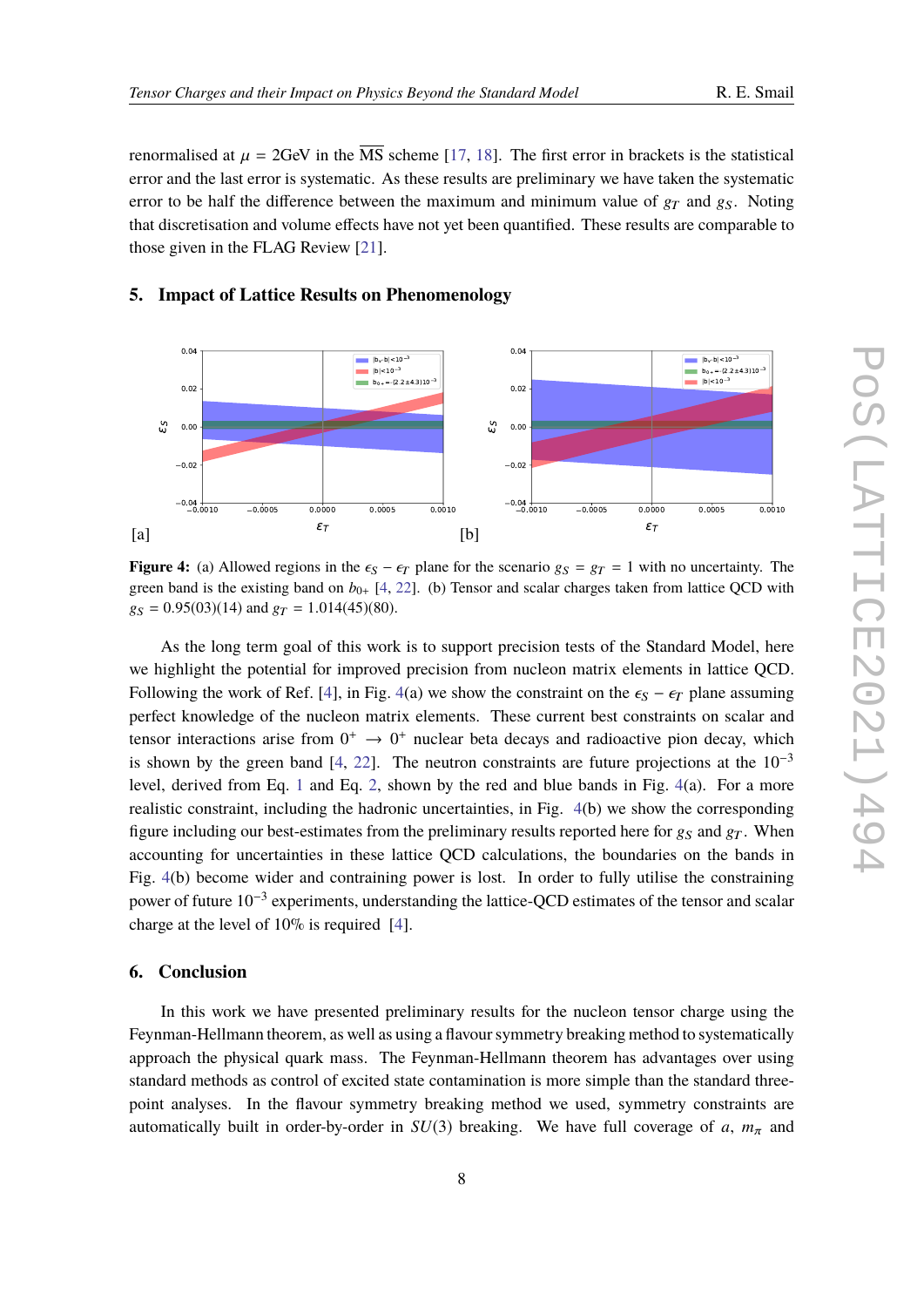volume meaning in future we can control those systematics to reliably deliver desired precision goals in the future.

#### **Acknowledgements**

The numerical configuration generation (using the BQCD lattice QCD program [\[23\]](#page-9-7))) and data analysis (using the Chroma software library [\[24\]](#page-9-8)) was carried out on the DiRAC Blue Gene Q and Extreme Scaling (EPCC, Edinburgh, UK) and Data Intensive (Cambridge, UK) services, the GCS supercomputers JUQUEEN and JUWELS (NIC, Jülich, Germany) and resources provided by HLRN (The North-German Supercomputer Alliance), the NCI National Facility in Canberra, Australia (supported by the Australian Commonwealth Government) and the Phoenix HPC service (University of Adelaide). RH is supported by STFC through grant ST/P000630/1. HP is supported by DFG Grant No. PE 2792/2-1. PELR is supported in part by the STFC under contract ST/G00062X/1. GS is supported by DFG Grant No. SCHI 179/8-1. RDY and JMZ are supported by the Australian Research Council grant DP190100297.

# **References**

- <span id="page-8-0"></span>[1] W. S. Wilburn *et al.*, Revista Mexicana de Física (2009).
- <span id="page-8-1"></span>[2] D. Počanić *et al.*, Nuclear Instruments and Methods in Physics Research Section A: Accelerators, Spectrometers, Detectors and Associated Equipment **611**, 211 (2009).
- <span id="page-8-2"></span>[3] X. Sun *et al.*, Phys. Rev. C **101**, 035503 (2020), arXiv:1911.05829.
- <span id="page-8-3"></span>[4] T. Bhattacharya *et al.*, Phys. Rev. D **85**, 054512 (2012), arXiv:1110.6448.
- <span id="page-8-4"></span>[5] J. R. Ellis and R. A. Flores, Phys. Lett. B **377**, 83 (1996), arXiv:hep-ph/9602211.
- [6] T. Bhattacharya *et al.*, Phys. Rev. D **92**, 094511 (2015), arXiv:1506.06411.
- <span id="page-8-5"></span>[7] M. Pitschmann, C.-Y. Seng, C. D. Roberts, and S. M. Schmidt, Phys. Rev. D **91**, 074004 (2015), arXiv:1411.2052.
- <span id="page-8-6"></span>[8] C. A. Baker *et al.*, Phys. Rev. Lett. **97**, 131801 (2006), arXiv:hep-ex/0602020.
- <span id="page-8-7"></span>[9] A. J. Chambers *et al.*, Phys. Rev. D **90**, 014510 (2014), arXiv:1405.3019.
- [10] A. Chambers *et al.*, Physics Letters B **740**, 30 (2015), arXiv:1410.3078.
- [11] A. J. Chambers *et al.*, Phys. Rev. D **92**, 114517 (2015), arXiv:1508.06856.
- [12] R. Horsley *et al.*, PoS **LATTICE2018**, 119 (2018), arXiv:1901.04792.
- <span id="page-8-8"></span>[13] R. Horsley *et al.*, Phys. Lett. B **714**, 312 (2012), arXiv:1205.6410.
- [14] A. J. Chambers *et al.*, Phys. Rev. Lett. **118**, 242001 (2017), arXiv:1703.01153.
- [15] K. U. Can *et al.*, Phys. Rev. D **102**, 114505 (2020), arXiv:2007.01523.